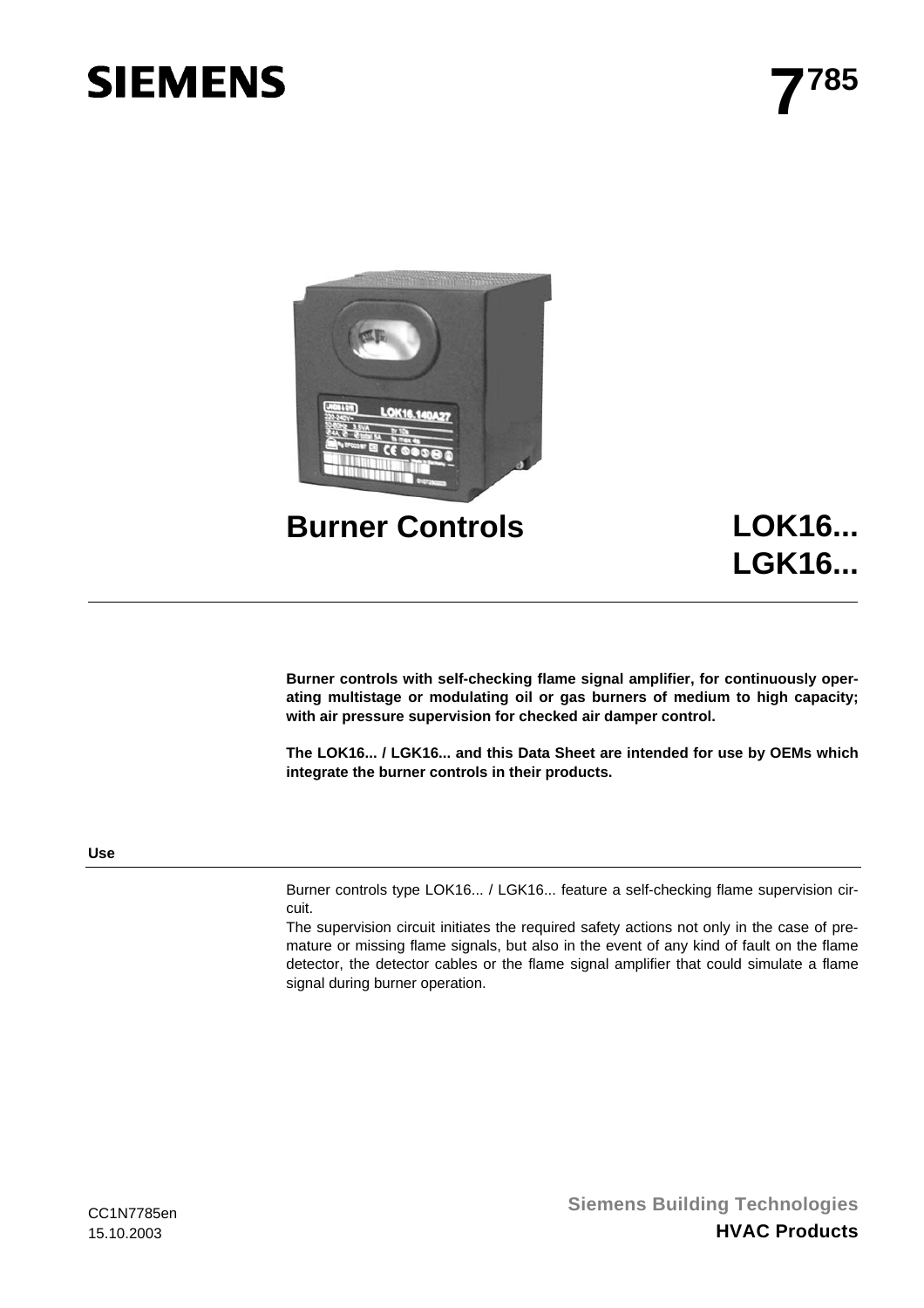|                                       | The burner controls are therefore suited for use in all types of oil- or gas-fired combus-<br>tion plants where self-checking flame supervision systems are either mandatory or rec-<br>ommended:<br>Burners that operate continuously<br>Burners in intermittent operation that, in the case of great heat demand, may oper-<br>ate continuously for more than 14 hours, e.g. in plants using boiler sequencing<br>Burners that need to comply with the German TRD 411 and TRD 412 regulations<br>$\overline{\phantom{a}}$<br>for steam boilers<br>Burners in plants where, for specific safety requirements, supervision of the burner<br>by a self-checking flame supervision system seems advisable<br>The control sequence and the connection circuitry of the LOK16 / LGK16<br>$\overline{\phantom{0}}$<br>burner controls are identical to those of the LAL2 and LFL1 respectively (with<br>the exception of type LFL1.148), so that existing combustion plants can also be<br>equipped with self-checking burner controls,<br>provided very good flame detector current values are measured in the plant<br>supervised so far by the LFL1, and |
|---------------------------------------|--------------------------------------------------------------------------------------------------------------------------------------------------------------------------------------------------------------------------------------------------------------------------------------------------------------------------------------------------------------------------------------------------------------------------------------------------------------------------------------------------------------------------------------------------------------------------------------------------------------------------------------------------------------------------------------------------------------------------------------------------------------------------------------------------------------------------------------------------------------------------------------------------------------------------------------------------------------------------------------------------------------------------------------------------------------------------------------------------------------------------------------------------------|
|                                       | provided the following types of flame detectors are either installed or can sub-<br>٠<br>sequently be fitted:                                                                                                                                                                                                                                                                                                                                                                                                                                                                                                                                                                                                                                                                                                                                                                                                                                                                                                                                                                                                                                          |
| Specific features when<br>using LOK16 | Selenium photocell detector RAR                                                                                                                                                                                                                                                                                                                                                                                                                                                                                                                                                                                                                                                                                                                                                                                                                                                                                                                                                                                                                                                                                                                        |
| Specific features when<br>using LGK16 | Flame detector QRA53 / QRA55<br>$\overline{\phantom{0}}$<br>Ionization probe<br>Ξ.<br>Flame detector QRA53 / QRA55 together with ionization probe, e.g. in the case<br>of burners with pilot burner (also refer to Data Sheet 7712)                                                                                                                                                                                                                                                                                                                                                                                                                                                                                                                                                                                                                                                                                                                                                                                                                                                                                                                    |

#### **Warning notes**



#### **To avoid injury to persons, damage to property or the environment, the following warning notes should be observed!**

#### **Do not open, interfere with or modify the unit!**

- All activities (mounting, installation and service work, etc.) must be performed by qualified staff
- Before performing any wiring changes in the connection area of the LOK16… / LGK16…, completely isolate the burner control from the mains supply (all-polar disconnection)
- Ensure protection against electric shock hazard by providing adequate protection for the burner control's terminals
- Check to ensure that wiring is in an orderly state
- Fall or shock can adversely affect the safety functions. Such units may not be put into operation, even if they do not exhibit any damage
- **Do not press the lockout reset button on the unit or the remote reset button (input 21) for more than 10 seconds, since this would damage the lockout relay inside the unit**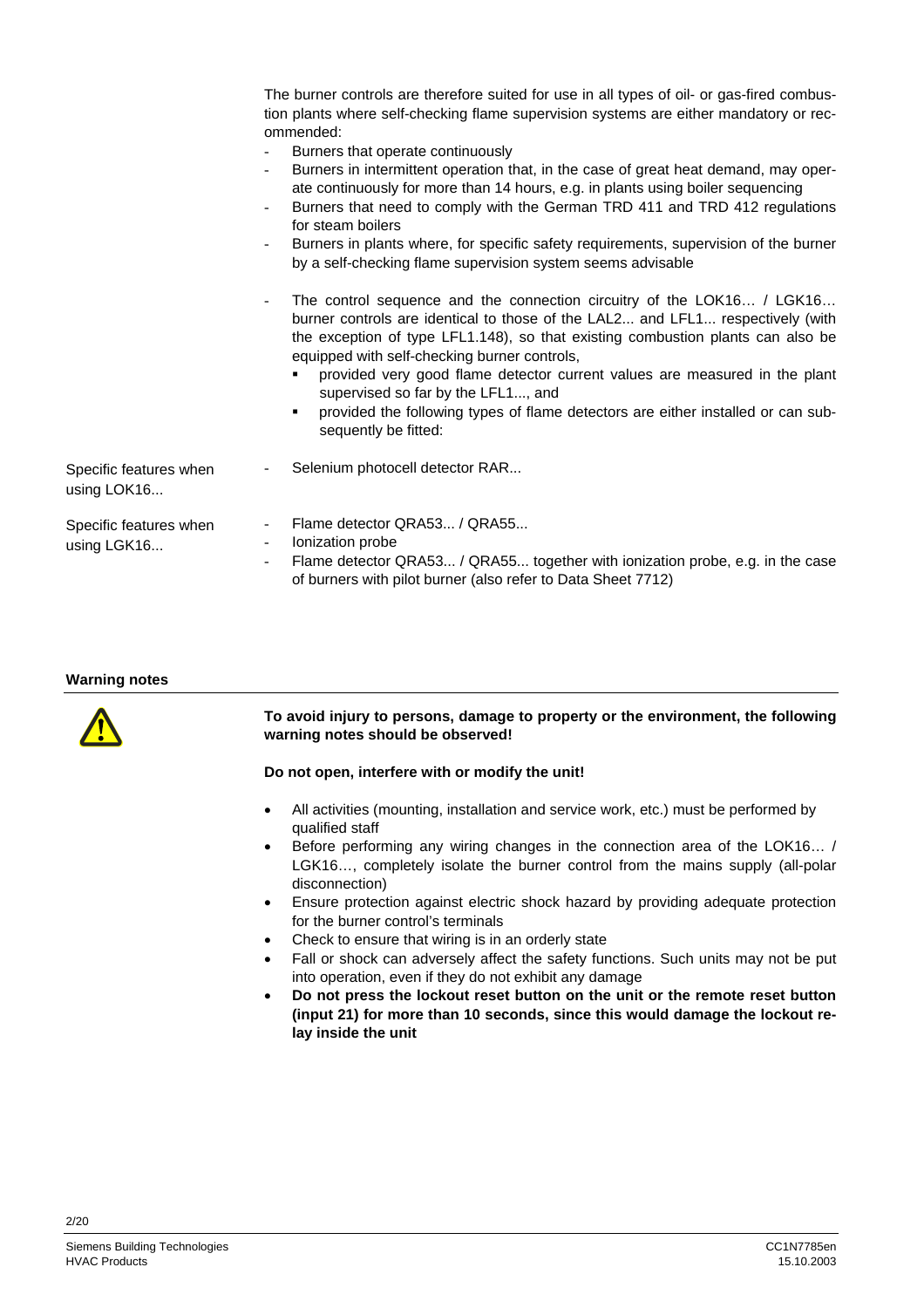## **Mounting notes**

|                                                   | Ensure that the relevant national safety regulations are complied with<br>$\bullet$                                                                                                                                                                                                                                  |  |  |  |
|---------------------------------------------------|----------------------------------------------------------------------------------------------------------------------------------------------------------------------------------------------------------------------------------------------------------------------------------------------------------------------|--|--|--|
| Upgrading existing plant                          | When changing plants to LOK16 or LGK16, the existing LAL or LFL base must<br>be secured by a cylinder-shaped grooved pin, thus ensuring that only an LOK16 or<br>LGK16 type burner control can be fitted.                                                                                                            |  |  |  |
|                                                   | Part number of grooved pin: 4 166 8024 0                                                                                                                                                                                                                                                                             |  |  |  |
|                                                   | Location of grooved pin:<br>Between terminals 10 and 11 of the LAL base, and between terminals 4 and 5 of the<br>LFL base.                                                                                                                                                                                           |  |  |  |
| Start repetition in the<br>event of loss of flame | By removing link «B» on the underside of the unit, the LOK16 can be switched to start<br>repetition in the event of loss of flame during operation.<br>In that case, the wire link must be cut off completely.<br>But it must be checked whether this is in compliance with national standards and regu-<br>lations. |  |  |  |
| <b>Installation notes</b>                         |                                                                                                                                                                                                                                                                                                                      |  |  |  |
|                                                   | Always run the high-voltage ignition cables separately while observing the greatest<br>٠                                                                                                                                                                                                                             |  |  |  |

- possible distance to the unit and to other cables
- Neutral conductors may not be interchanged

## **Electrical connection of ionization probe and flame detector**

It is important to achieve practically disturbance- and loss-free signal transmission:

- Never run the detector cable together with other cables
	- Line capacitance reduces the magnitude of the flame signal
	- Use a separate cable
- Observe the permissible detector cable lengths (refer to «Technical data»)
- It is not permitted to connect 2 flame detectors QRA53... / QRA55... in parallel
- When using the QRA53... / QRA55..., earthing of terminal 22 is mandatory
- The ionization probe is not protected against electric shock hazard
- Locate the ignition electrode and ionization probe such that the ignition spark cannot arc over to the ionization probe (risk of electrical overloads)
- Supervision with ionization probe and flame detector QRA... is possible but, for safety reasons, both may not be active at the same time, with the exception of the second safety time «t9». At the end of the second safety time, one of the detected flames must extinguish, e.g. by shutting down the pilot gas valve connected to terminal 17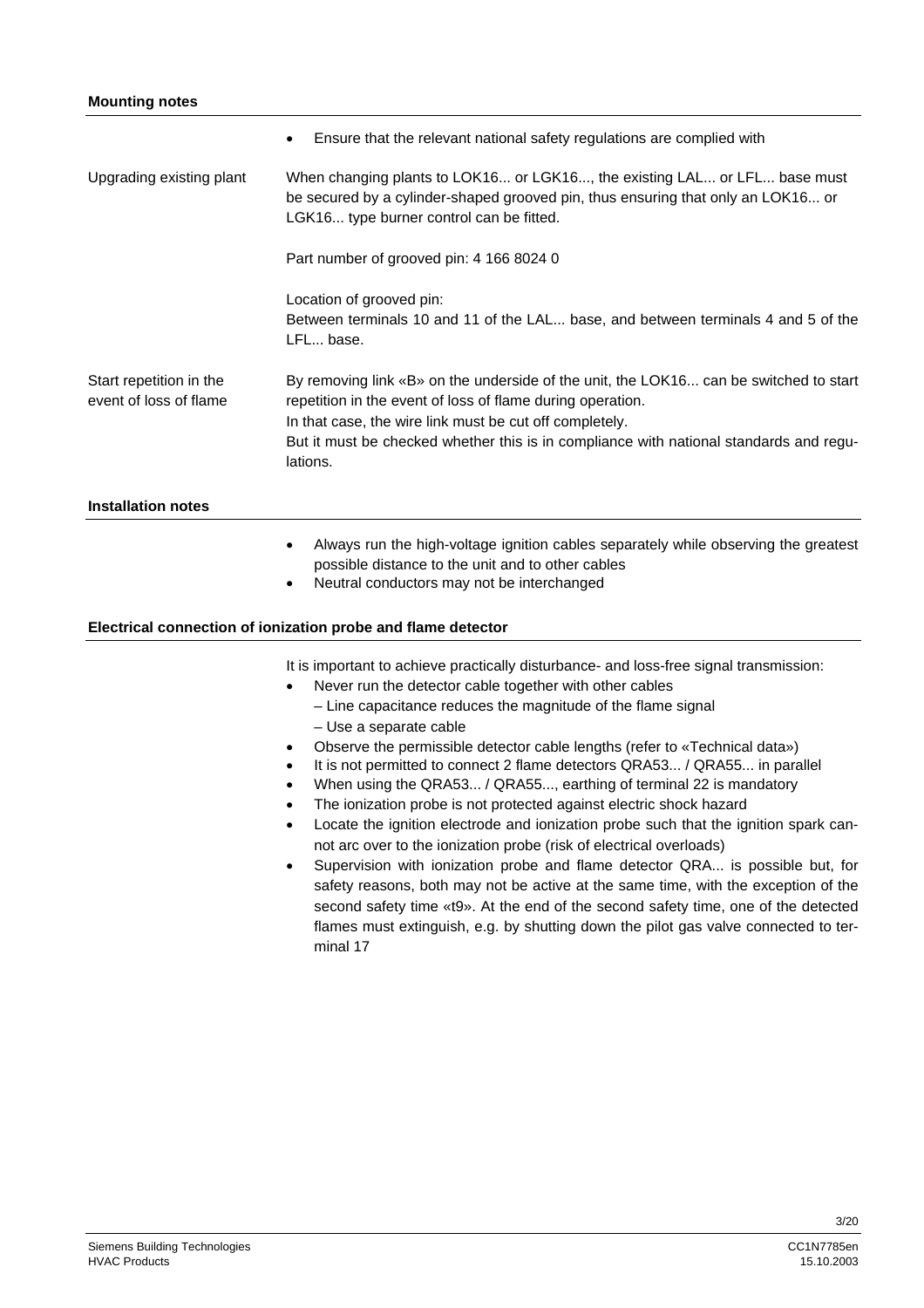#### **Commissioning notes**

• When commissioning the plant or when doing maintenance work, make the following safety checks:

|              | Safety check                                                                                                                                  | <b>Anticipated response</b>                                                                                                                             |
|--------------|-----------------------------------------------------------------------------------------------------------------------------------------------|---------------------------------------------------------------------------------------------------------------------------------------------------------|
|              |                                                                                                                                               |                                                                                                                                                         |
| a)           | Burner startup with flame detector<br>darkened                                                                                                | Lockout at the end of «TSA»                                                                                                                             |
| b)           | Burner startup with simulated<br>flame                                                                                                        | Lockout after 40 seconds at the latest                                                                                                                  |
| $\mathbf{C}$ | Burner operation with simulated<br>loss of flame; for that purpose,<br>darken the flame detector in op-<br>eration and leave it in that state | LOK16 with wire link cut: Start<br>repetition followed by lockout at the<br>end of «TSA»<br>LGK16 and LOK16 with wire<br>link closed: Immediate lockout |
| d)           | Burner startup with response of air<br>pressure switch                                                                                        | Prevention of startup / lockout during<br>$xt1$                                                                                                         |
| e)           | Burner operation with simulated air<br>pressure failure                                                                                       | Immediate lockout                                                                                                                                       |

## **Standards and certificates**



- Conformity to EEC directives
- Electromagnetic compatibility EMC (immunity)
- Directive for gas appliances
- Low-voltage directive
- 





ISO 9001: 2000 Cert. 00739

ISO 14001: 1996 Cert. 38233

**Identification code to EN 298 F B / M L L X K** 

89 / 336 EEC 90 / 396 EEC 73 / 23 EEC

| Type          |   |   | <u>DIN</u> |   |   | DNV |
|---------------|---|---|------------|---|---|-----|
| LOK16.140A27* |   |   | x          | x | x | x   |
| LOK16.250A27* |   |   | x          | x | x | x   |
| LOK16.650A27* |   |   | x          | X | x | x   |
| LGK16.122A27* | X | x | x          |   |   |     |
| LGK16.133A27  | x | x | x          |   |   |     |
| LGK16.322A27* | x | x | x          |   |   |     |
| LGK16.333A27* | X | x | x          |   |   |     |
| LGK16.335A27* | X | x | x          |   |   |     |
| LGK16.622A27* | X | x | x          |   |   |     |
| LGK16.635A27* | X | X | x          |   |   |     |

**Service notes** 

- Each time a unit has been replaced, check to ensure that wiring is in an orderly state. Make the safety check in accordance with section «Commissioning notes»
- The KF8832 flame detector current measuring instrument may not be used in continuous operation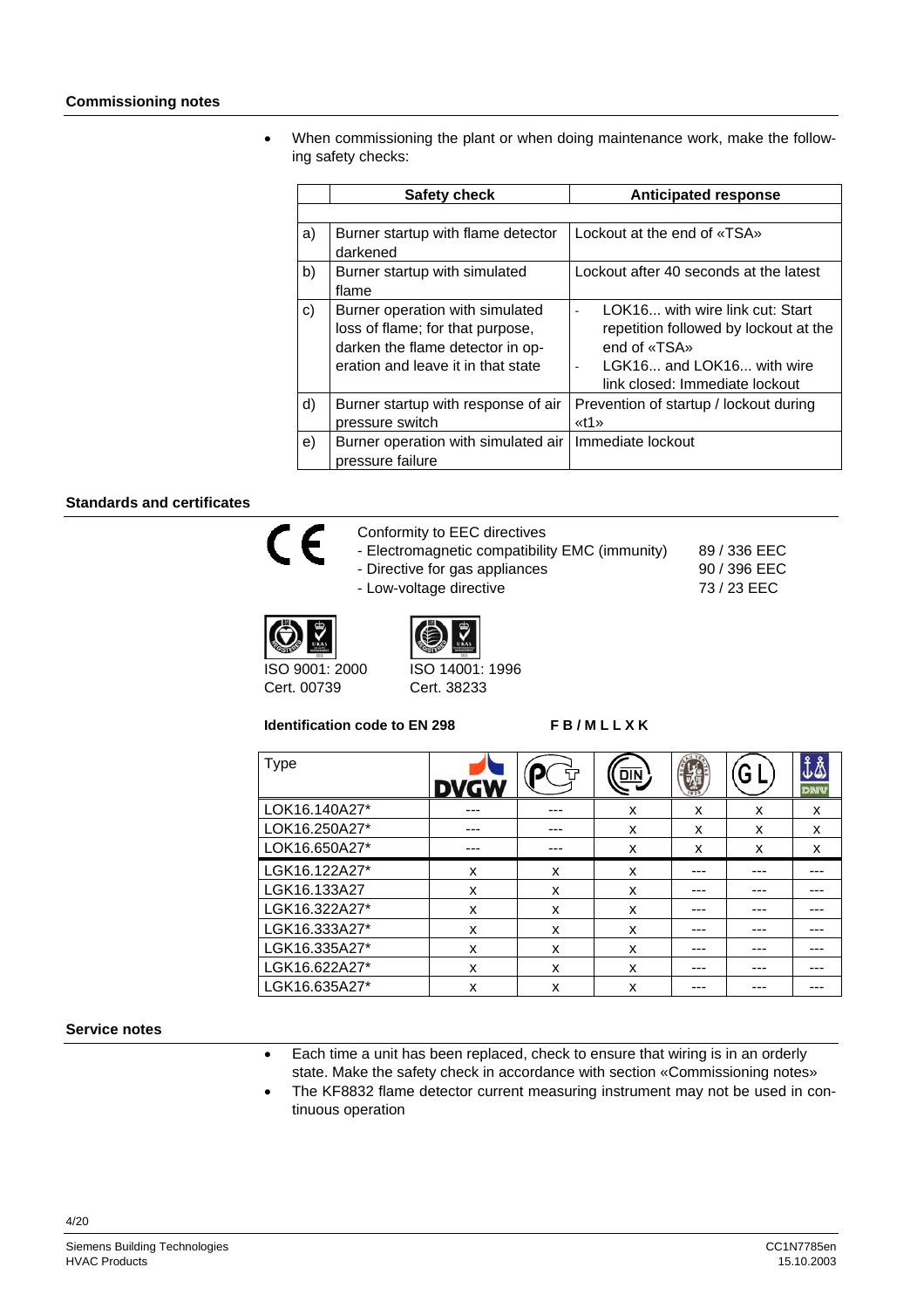## **Disposal notes**



The unit contains electrical and electronic components and may not be disposed of together with household waste.

Local and currently valid legislation must be observed.

# **Mechanical design**

The burner controls are of plug-in design.

Housing and plug-in base are made of shock- and heat-resistant black plastic.

The lockout indicator, fault signal lamp and lockout reset button are located in the unit's viewing window.

The burner control has an exchangeable unit fuse and a spare fuse.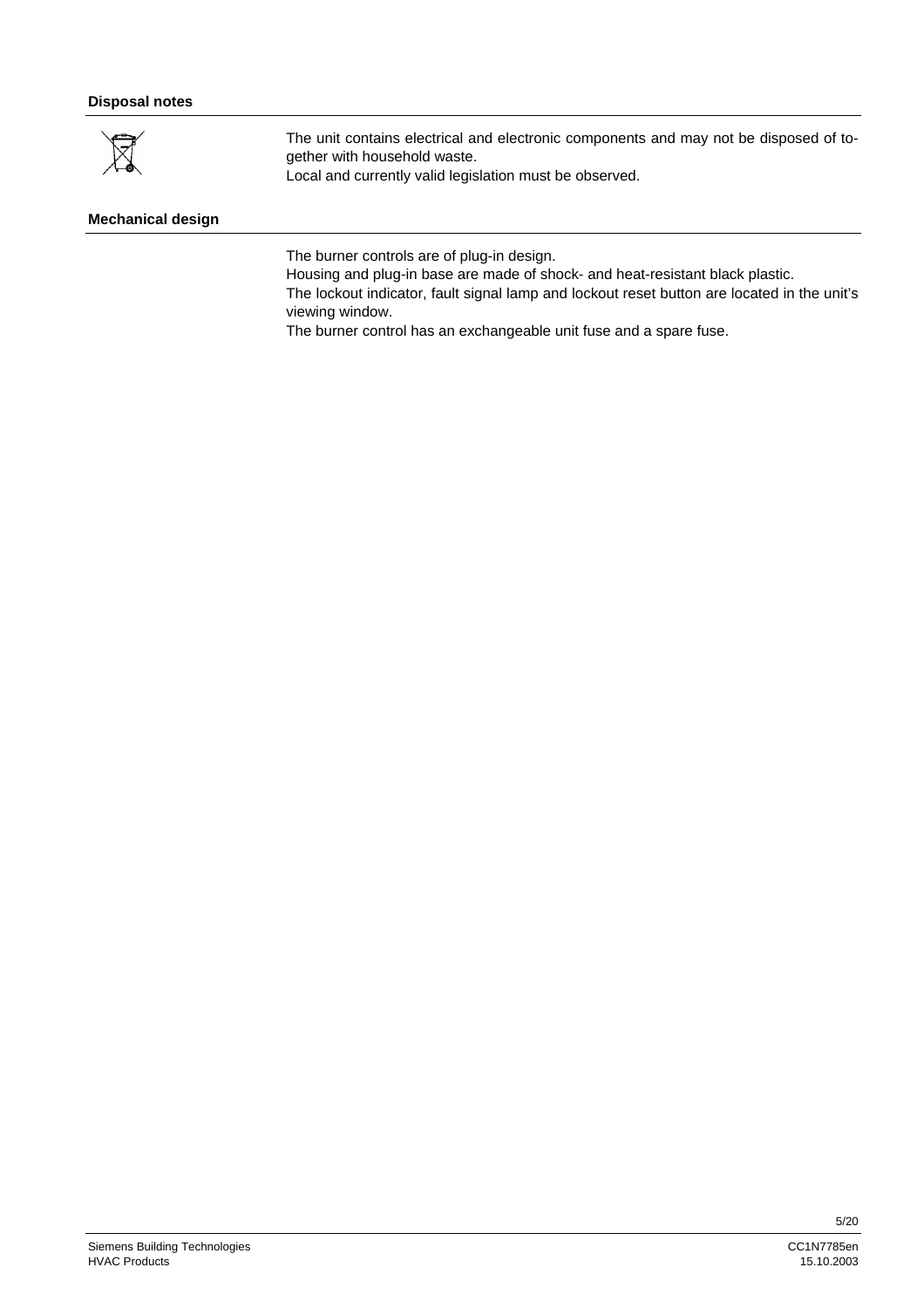# **Type summary**

The switching times are given in seconds, in the order of the startup sequence, valid for a frequency of 50 Hz. At 60 Hz, the times are about 20 % shorter. The type references apply to burner controls operating on AC 230 V, 50...60 Hz.

\* For burner controls operating on AC 100...110 V, 50...60 Hz, the last 2 digits of the type reference read «17» in place of «27».

## LOK16...

| For flame supervision with a selenium photocell detector RAR7 or |                               |                                                               |                   |                                                                    |
|------------------------------------------------------------------|-------------------------------|---------------------------------------------------------------|-------------------|--------------------------------------------------------------------|
|                                                                  | RAR8 for oil burners          |                                                               |                   |                                                                    |
|                                                                  | Preferred use:                |                                                               |                   |                                                                    |
|                                                                  | Flash-steam gen-              | Universal                                                     | Medium- or heavy- |                                                                    |
|                                                                  | erators                       | application                                                   | oil burners       |                                                                    |
|                                                                  | LOK16.140A27*                 | LOK16.250A27*                                                 | LOK16.650A27*     | <b>Times</b>                                                       |
| t1                                                               | 10                            | 22.5                                                          | 67.5              | Prepurge time with air damper fully open                           |
| <b>TSA</b>                                                       | 4                             | 5                                                             | 5                 | Safety time or first safety time with burners using a pilot burner |
| TSA <sup>'</sup>                                                 | $---$                         | ---                                                           | $---$             | Safety time or first safety time with burners using a pilot burner |
| t3                                                               | $\overline{2}$                | 2.5                                                           | 2.5               | Preignition time                                                   |
| t3'                                                              |                               | From startup command (with air pressure supervision: From re- |                   | Long preignition time                                              |
|                                                                  | ceipt of air pressure signal) |                                                               |                   |                                                                    |
| t3n                                                              | 10                            | 15                                                            | 15                | Postignition time (ignition transformer connected to terminal 15)  |
| t4                                                               | 8                             | 7.5                                                           | 7.5               | Interval between start of «TSA» or «TSA'» and release of valve     |
|                                                                  |                               |                                                               |                   | at terminal 19                                                     |
| t4'                                                              | ---                           | ---                                                           | ---               | Interval between start of «TSA» or «TSA'» and release of valve     |
|                                                                  |                               |                                                               |                   | at terminal 19                                                     |
| t5                                                               | 4                             | 7.5                                                           | 7.5               | Interval between end of «t4» or «t4'» and release of load control- |
|                                                                  |                               |                                                               |                   | ler or valve at terminal 20                                        |
| t <sub>6</sub>                                                   | 10                            | 15                                                            | 15                | Postpurge time (identical to permissible afterburn time «t13»)     |
| t7                                                               | 2                             | 2.5                                                           | 2.5               | Switch-on delay of fan motor «M2»                                  |
| t8                                                               | 30                            | 47.5                                                          | 92.5              | Duration of startup without «t11» and «t12»                        |
| t9                                                               | $---$                         | ---                                                           | $---$             | Second safety time with burners using a pilot burner               |
| t10                                                              | 6                             | 10                                                            | 10                | Interval from startup to the beginning of the air pressure check   |
| t11                                                              | Optional                      |                                                               |                   | Air damper running time to the fully open position                 |
| t12                                                              | Optional                      |                                                               |                   | Air damper running time to the low-fire position                   |
| t13                                                              |                               |                                                               |                   | Permissible afterburn time                                         |
| t16                                                              | 4                             | 5                                                             | 5                 | Interval from startup to the open command for the air damper       |
| t20                                                              | 32                            | 35                                                            | 12.5              | Interval to self-shutdown of the sequence switch                   |

## LGK16...

|                  | For flame supervision with flame detector QRA53 / QRA55 or ionization probe |                        |                  |               |               |                |                |
|------------------|-----------------------------------------------------------------------------|------------------------|------------------|---------------|---------------|----------------|----------------|
|                  | Preferred use:                                                              |                        |                  |               |               |                |                |
|                  | Flash-steam                                                                 | Flash-steam            | D (also suited   | D, A          | <b>GB</b>     | F, I           | B, NL          |
|                  | generators                                                                  | generators             | for direct-fired |               |               |                |                |
|                  |                                                                             |                        | air heaters),    |               |               |                |                |
|                  |                                                                             |                        | F                |               |               |                |                |
|                  | LGK16.122A27*                                                               | LGK16.133A27           | LGK16.322A27*    | LGK16.333A27* | LGK16.335A27* | LGK16.622A27*  | LGK16.635A27*  |
| t1               | 10                                                                          | 9                      | 36               | 31.5          | 37.5          | 66             | 67.5           |
| <b>TSA</b>       | $\overline{2}$                                                              | 3                      | 2                | 3             | 2.5           | 2              | 2.5            |
| TSA <sup>'</sup> | ---                                                                         | $\qquad \qquad \cdots$ | ---              | $---$         | 5             | ---            | 5              |
| t3               | 4                                                                           | 3                      | 4                | 6             | 5             | 4              | 5              |
| t3'              | ---                                                                         | ---                    | ---              | $---$         | 2.5           | ---            | 2.5            |
| t3n              | ---                                                                         | ---                    | ---              | $--$          | ---           | ---            | $---$          |
| t4               | 6                                                                           | 6                      | 10               | 12            | 12.5          | 10             | 12.5           |
| t4'              | ---                                                                         | ---                    | ---              | $---$         | 15            | ---            | 15             |
| t5               | 4                                                                           | 3                      | 10               | 12            | 12.5          | 10             | 12.5           |
| t6               | 10                                                                          | 14.5                   | 12               | 18            | 15            | 12             | 15             |
| t7               | $\overline{2}$                                                              | 3                      | 2                | $\mathbf{3}$  | 2.5           | $\overline{2}$ | 2.5            |
| t8               | 30                                                                          | 29                     | 66               | 72            | 75            | 96             | 105            |
| t9               | $\overline{2}$                                                              | $\mathbf{3}$           | 2                | 3             | 5             | 2              | $\overline{5}$ |
| t10              | 6                                                                           | 6                      | 8                | 12            | 10            | 8              | 10             |
| t11              | Optional                                                                    |                        |                  |               |               |                |                |
| t12              | Optional                                                                    |                        |                  |               |               |                |                |
| t16              | 4                                                                           | 3                      | 4                | 6             | 5             | 4              | 5              |
| t20              | 32                                                                          | 60                     | ---              | 27            | 22.5          | $---$          | $\cdots$       |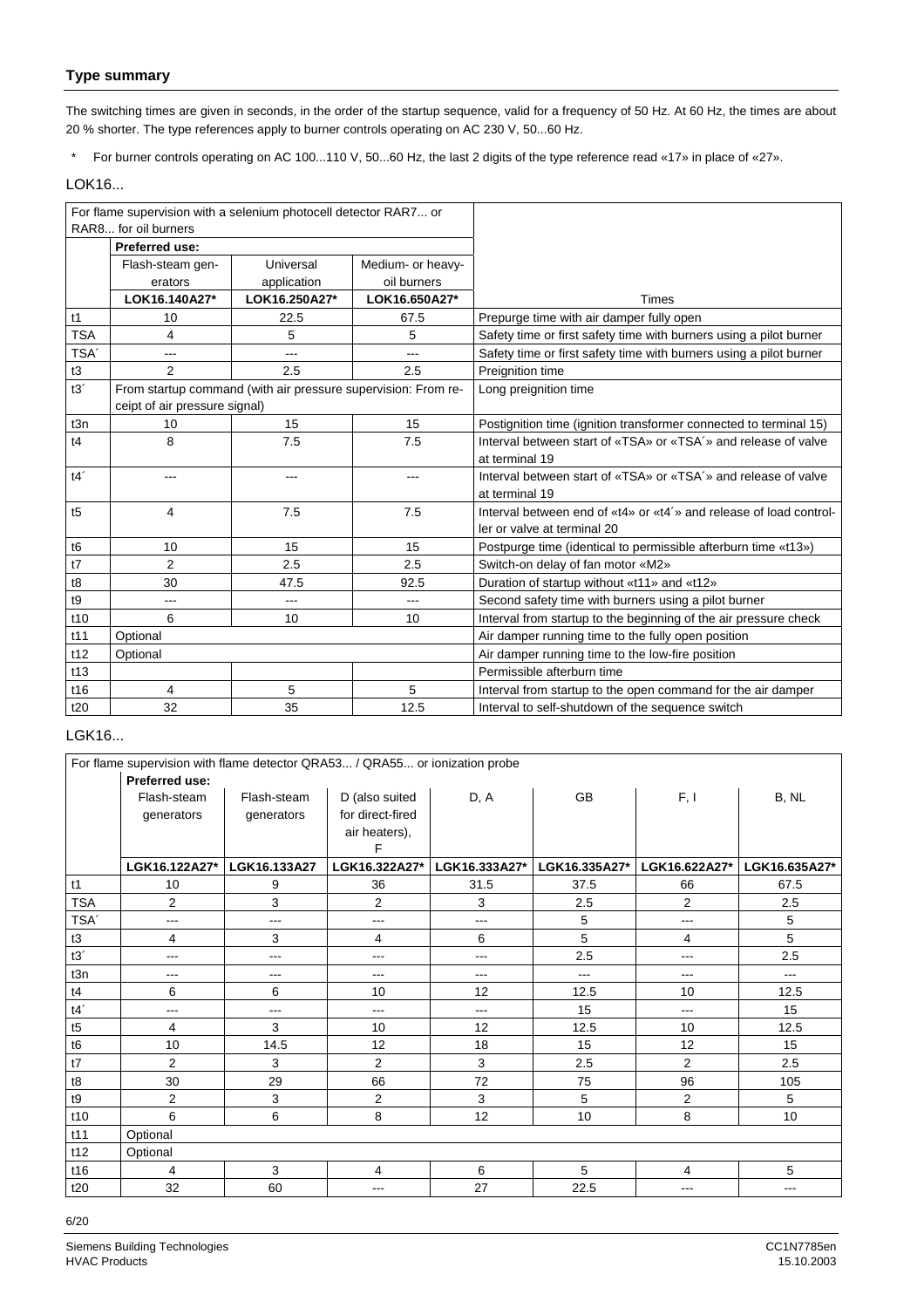## **Ordering**

| Oil burners<br>Burner control without plug- |                                     | Control sequence and con-                               | Preferred use                                      |  |
|---------------------------------------------|-------------------------------------|---------------------------------------------------------|----------------------------------------------------|--|
|                                             | in base AC 230 V*                   | nection diagram like                                    |                                                    |  |
|                                             | LOK16.140A27*                       | LAL2.14                                                 | Flash-steam generators                             |  |
|                                             | LOK16.250A27*                       | <b>LAL2.25</b>                                          | Universal use                                      |  |
|                                             | LOK16.650A27*                       | LAL2.65                                                 | Heavy-oil burners                                  |  |
|                                             |                                     |                                                         |                                                    |  |
| Gas, oil and dual-fuel burn-                | LGK16.122A27*                       | LFL1.122                                                | Flash-steam generators                             |  |
| ers (depending on type of                   | LGK16.133A27                        | LFL1.133                                                | Flash-steam generators                             |  |
| flame detector used)                        | LGK16.322A27*                       | LFL1.322                                                | D (also suited for direct-fired air<br>heaters), F |  |
|                                             | LGK16.333A27*                       | LFL1.333                                                | D, A                                               |  |
|                                             | LGK16.335A27*                       | LFL1.335                                                | GB                                                 |  |
|                                             | LGK16.622A27*                       | LFL1.622                                                | I, F                                               |  |
|                                             | LGK16.635A27*                       | LFL1.635                                                | B, NL                                              |  |
|                                             |                                     |                                                         |                                                    |  |
| Plug-in base                                | AGM16:                              | Coding of the plug-in base only allows the use of LOK16 |                                                    |  |
| Plug-in base                                | <b>AGM17:</b>                       | Coding of the plug-in base only allows the use of LGK16 |                                                    |  |
| Flame detectors                             | <b>RAR7 or RAR8:</b>                | Selenium photocell detector (refer to Data Sheet 7713)  |                                                    |  |
| Flame detectors                             | QRA53/<br><b>QRA55</b> :            | Self-checking flame detector (refer to Data Sheet 7712) |                                                    |  |
| Ionization probe                            | Supplied by the burner manufacturer |                                                         |                                                    |  |
| Accessories for flame<br>detectors          | Refer to Data Sheet 7712            |                                                         |                                                    |  |
|                                             |                                     |                                                         |                                                    |  |

\* For burner controls operating on AC 100...110 V, 50...60 Hz, the last 2 digits of the type reference read «17» in place of «27»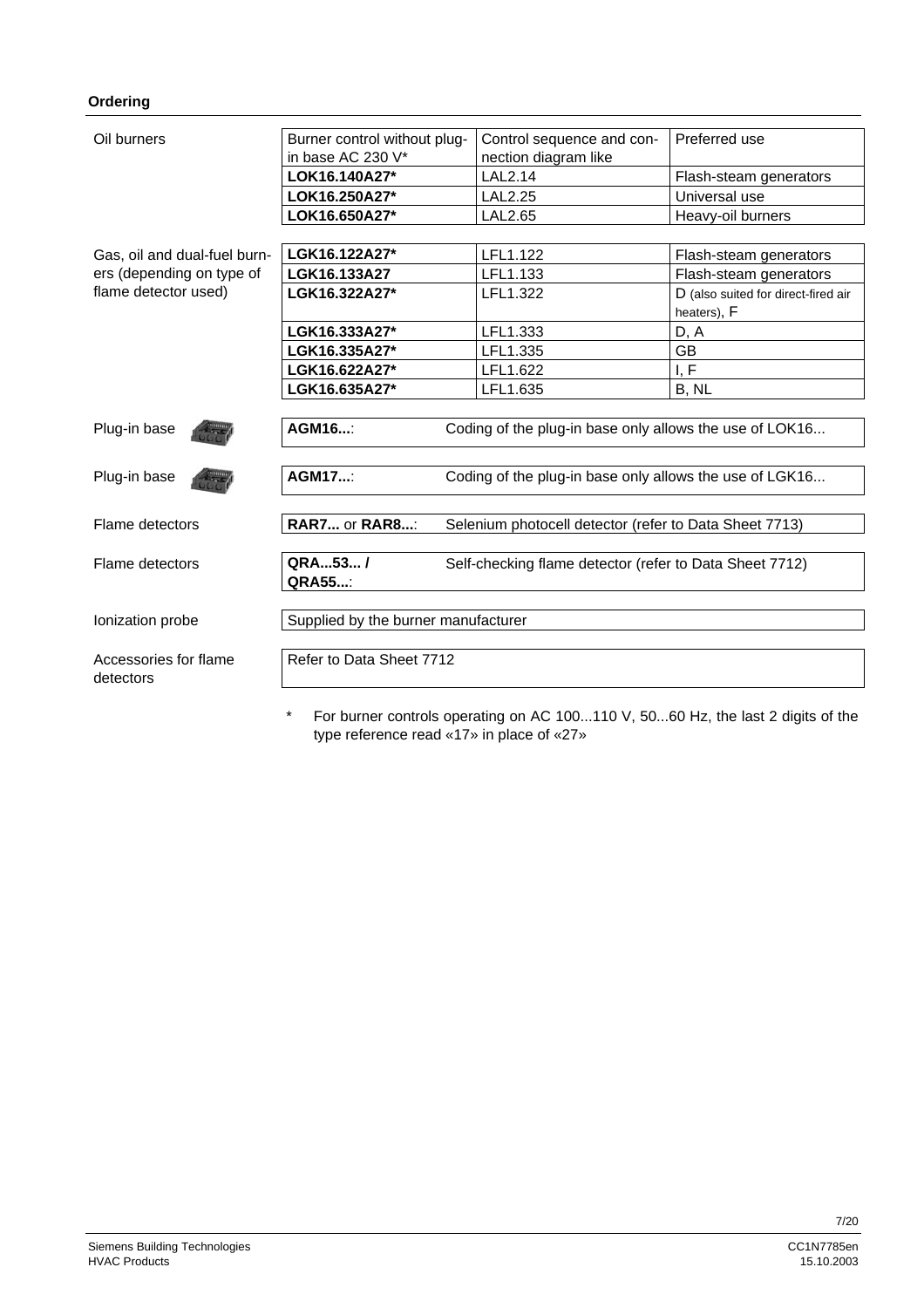# **Technical data**

| General unit data | Mains voltage                                       | AC 220 V -15 %AC 240 V +10 %                  |  |  |
|-------------------|-----------------------------------------------------|-----------------------------------------------|--|--|
| LOK16 / LGK16     |                                                     | AC 100 V -15 %AC 110 V +10 %                  |  |  |
|                   | Mains frequency                                     | 5060 Hz $\pm 6$ %                             |  |  |
|                   | Power consumption                                   | 3.5 VA                                        |  |  |
|                   | Primary fuse (external)                             | max. 16 A (slow)                              |  |  |
|                   | Unit fuse                                           | T6,3H250V to IEC 60 127                       |  |  |
|                   | Perm. input current at terminal 1                   | 5 A to VDE 0660 AC3                           |  |  |
|                   | Perm. Current load of control terminals             | 4 A to VDE 0660 AC3                           |  |  |
|                   | Required switching capacity of switching<br>devices |                                               |  |  |
|                   | Between terminals 4 and 5, 4 and 12                 | 1 A, AC 250 V                                 |  |  |
|                   | Between terminals 4 and 14                          | depending on loading of terminals 15, 16, 18, |  |  |
|                   |                                                     | 19 (LGK16: 1619), min. 1 A, AC 250 V          |  |  |
|                   | Mounting position                                   | optional                                      |  |  |
|                   | Degree of protection                                | IP 40, (to be ensured through mounting)       |  |  |
|                   | Weight                                              |                                               |  |  |
|                   | Burner control                                      | approx. 1000 g                                |  |  |
|                   | Plug-in base                                        | approx. 165 g                                 |  |  |
| Environmental     | <b>Transport</b>                                    | DIN EN 60 721-3-2                             |  |  |
| conditions        | <b>Climatic conditions</b>                          | class 2K2                                     |  |  |
|                   | Mechanical conditions                               | class 2M2                                     |  |  |
|                   | Temperature range                                   | $-50+60$ °C                                   |  |  |
|                   | Humidity                                            | $<$ 95 % r.h.                                 |  |  |
|                   | <b>Operation</b>                                    | DIN EN 60 721-3-3                             |  |  |
|                   | Climatic conditions                                 | class 3K5                                     |  |  |
|                   | Mechanical conditions                               | class 3M2                                     |  |  |
|                   | Temperature range                                   | $-20+60 °C$                                   |  |  |
|                   | Humidity                                            | $<$ 95 % r.h.                                 |  |  |



3)

## Flame supervision

|                                                         | RAR<br>(LOK16)    | <b>QRA5x.C</b><br>(LGK16)    | QRA5x.D<br>(LGK16)            | <b>IONIS:</b><br>(LGK16) |
|---------------------------------------------------------|-------------------|------------------------------|-------------------------------|--------------------------|
| Operating voltage                                       | $<$ DC 1 V        | AC 280 V 1)                  | AC 280 V 1)                   | AC 245 V 1)              |
| (Terminal 23 or 24)                                     | ±10%              | ±10%                         | ±10%                          | ±10%                     |
| Minimum detector current<br>required                    | DC6 <sub>µA</sub> | DC 35 $\mu$ A <sup>2</sup> ) | DC 120 $\mu$ A <sup>2</sup> ) | DC $12 \mu A$            |
| Maximum possible detec-<br>tor current                  | DC $25 \mu A$     | DC 70 $\mu$ A <sup>2</sup> ) | DC 270 $\mu$ A <sup>2</sup> ) | DC $100 \mu A$           |
| Short-circuit current                                   | ---               | ---                          | $---$                         | approx. AC 300 µA        |
| Maximum length of detec-<br>tor cable (laid separately) | 100 <sub>m</sub>  | 3)                           | 3)                            | 60 m $^{4}$ )            |

1) AC voltage, measured with no detector current at AC 230 V mains voltage. Internal resistance of measuring instrument 10 MΩ. The shutter of the flame detector QRA53... / QRA55... is powered by mains voltage

2) Also refer to the specification given on the KF8832 for measuring the detector current

**Condensation, formation of ice and ingress of water are not permitted!**

| $\bullet$ | Detector cable laid in a minimum distance of 5 cm from other mains carrying cable:                |              |
|-----------|---------------------------------------------------------------------------------------------------|--------------|
|           | As a multiple cable                                                                               | max. 50 m    |
|           | With 5 single wires                                                                               | max. 70 m    |
| $\bullet$ | With a shielding 3-core control cable to terminals 3, 4 and 5 of the flame detector               | max. 15 m    |
|           | QRA53 / QRA55 and standard mains cable to terminals 1 and 2                                       |              |
|           | With 2 shielding single-care coavial cables $($ $\leq$ $15$ pF $\mid$ m e g RG 62) to terminals 3 | $may$ 60 $m$ |

- With 2 shielding single-core coaxial cables ( $\leq$  45 pF / m, e.g. RG 62) to terminals 3 and 4 of the flame detector QRA53... / QRA55... and standard mains cable to terminals 1, 2 and 5 **max. 60 m**
- If possible, shielding should be earthed at both ends
- 4) Longer cable distances are permitted when connecting low capacitance detector cables to terminal 24 of the burner control (especially against earthed wires!)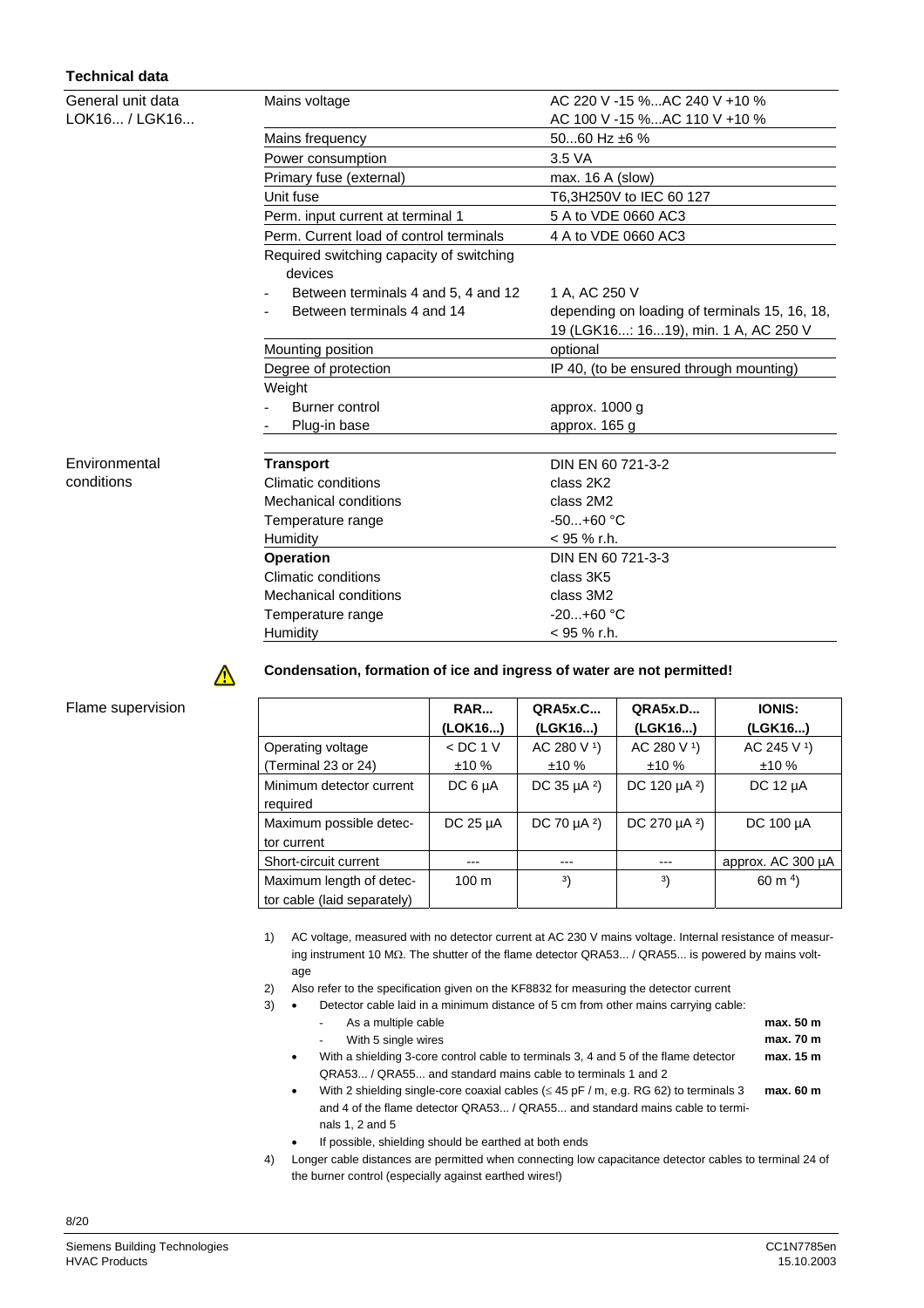| Principle of self-<br>supervision   | In contrast to conventional amplifiers, the signal delivered by the flame detector is han-<br>dled dynamically and not statically. The flame detector signal is converted to a se-<br>quence of control pulses and then fed to the flame relay circuit. The latter is designed<br>such that the flame relay can only be energized by a flame signal of the described form.<br>If the pulses change due to a faulty detector or faulty detector cables, the relay will be<br>deenergized and the burner control triggers the required safety actions. In the case of<br>UV supervision, it must also be ensured that self-ignition of the UV tube (e.g. due to ag-<br>ing) does not simulate a flame signal. For that reason, incident radiation at the UV cell<br>is periodically interrupted by a shutter. In addition to the self-checking facility, the flame<br>signal circuit is subjected to a functional test during the prepurge time. If it does not op-<br>erate correctly, the startup sequence will be aborted or lockout initiated. Furthermore, if<br>mains voltage drops to a level where safe operation of the burner control is no longer<br>ensured, the burner will automatically shut down. When mains voltage returns to the<br>normal level, the burner control repeats the startup sequence. If the detector signals<br>are only slightly above the minimum levels, such mains voltage fluctuations can also<br>give rise to burner lockout however. |
|-------------------------------------|-----------------------------------------------------------------------------------------------------------------------------------------------------------------------------------------------------------------------------------------------------------------------------------------------------------------------------------------------------------------------------------------------------------------------------------------------------------------------------------------------------------------------------------------------------------------------------------------------------------------------------------------------------------------------------------------------------------------------------------------------------------------------------------------------------------------------------------------------------------------------------------------------------------------------------------------------------------------------------------------------------------------------------------------------------------------------------------------------------------------------------------------------------------------------------------------------------------------------------------------------------------------------------------------------------------------------------------------------------------------------------------------------------------------------------------------------------------------------------|
| Prerequisites for<br>burner startup | The burner control is reset and in the start position (terminals 11 and 12 must re-<br>ceive power)<br>The air damper is closed. End switch «z» for the fully closed position must feed<br>power from terminal 11 to terminal 8<br>All control contacts between terminals 12 and 5 (limit thermostat, control thermo-<br>stat, etc.) must be closed                                                                                                                                                                                                                                                                                                                                                                                                                                                                                                                                                                                                                                                                                                                                                                                                                                                                                                                                                                                                                                                                                                                         |
|                                     | <b>Start</b><br>A<br>When «R» closes, the burner control's sequence switch starts running. At the same<br>time, the fan motor connected to terminal 6 (only prepurging) receives power and,<br>on completion of «t7», the fan motor or flue gas fan at terminal 7 (pre- and post-<br>purging) also receives power. On completion of «t16», the control command to<br>open the air damper is given via terminal 9. During the running time of the motor,<br>the sequence switch does not operate, as terminal 8, via which the motor of the<br>sequence switch first receives power, is not live during that period of time. The se-<br>quence switch starts again and programs only after the air damper is fully open and<br>end switch «a» has changed over to feed power to terminal 8.                                                                                                                                                                                                                                                                                                                                                                                                                                                                                                                                                                                                                                                                                  |
|                                     | t1 Prepurge time with air damper fully open (nominal amount of combustion air)<br>Shortly after the start of the prepurge time, air pressure switch «LP» must change<br>over, thus interrupting the current path between terminals 4 and 13. Otherwise, the<br>burner control would go to lockout (start of air pressure check). At the same time,<br>terminal 14 must be live since this current path is used to power the ignition trans-<br>former and the fuel valves.                                                                                                                                                                                                                                                                                                                                                                                                                                                                                                                                                                                                                                                                                                                                                                                                                                                                                                                                                                                                  |

**t3´** With the LOK16…, an ignition transformer connected to terminal 15 is therefore switched on at this point in time (long preignition). If there is no «LP», the ignition transformer receives power already with the start command. On completion of the prepurge time, the burner control via terminal 10 runs the air damper into the lowfire position, which is determined by the changeover point of auxiliary switch «m». During the positioning time, the sequence switch stops again until terminal 8 receives power from «m».

# **t5 Interval**

On completion of «t5», terminal 20 receives power. At the same time, control outputs 9 to 11 and input 8 are galvanically separated from the unit's control section, so that the latter is protected against reverse voltages from the load control circuit. The startup sequence of the burner control ends with the release of load controller «LR» at terminal 20. The sequence switch switches itself automatically off, depending on the time variant used, either immediately or after some so-called «idle steps», that is, without changing the contact positions.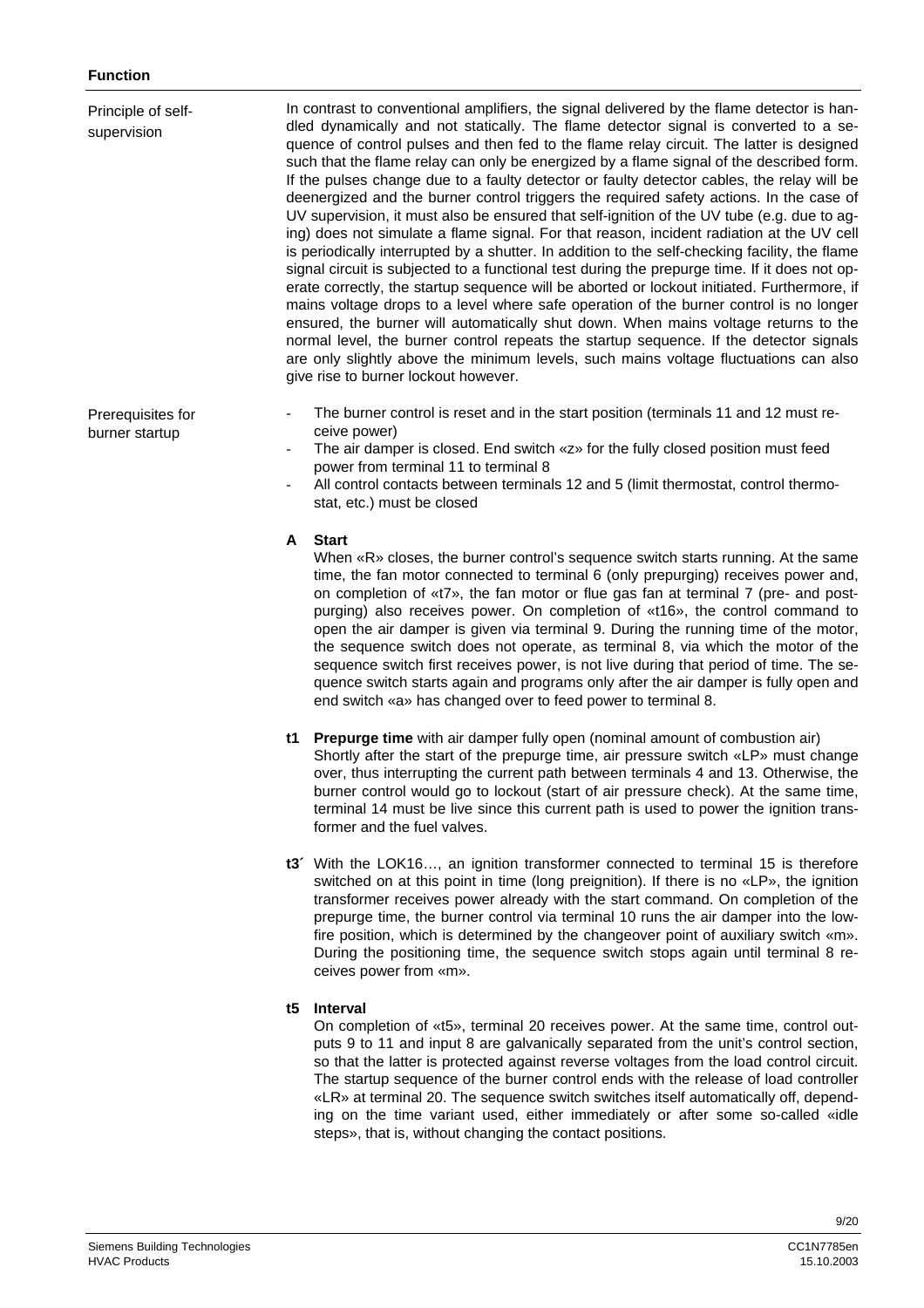Expanding flame burners with LOK16... or LGK16...

- **t3 Short preignition time**; followed by fuel release via terminal 18.
- **TSA Safety time** (part load)
	- On completion of the safety time latest, a flame signal must be present at the input of the flame signal amplifier, or else the burner control will initiate lockout.
- Only with LOK16...:
- **t3n Postignition time** (provided the ignition transformer is connected to terminal 15).
- **t4 Interval** until the fuel valve is released via terminal 19.

Interrupted pilot burner with LGK16...

(Burners using a pilot burner)

**t3 / t3´ Short preignition time**; followed by release of fuel for the pilot burner via terminal 17.

#### **TSA / TSA´ First safety time** (ignition load)

On completion of the safety time latest, a flame signal must be present at the input of the flame signal amplifier, or else the burner control will initiate lockout.

**t4 / t4´ Interval** until the fuel valve at terminal 19 is released (start load of the main burner).

Times «TSA´», «t3´» and «t4´» are only programmed by burner controls type LGK16.335... and LGK16.635...

#### **t9 Second safety time**

On completion of the safety time, the main burner must have been ignited by the pilot burner, since the pilot gas valve is closed on completion of «t9».

#### **B Operating position of the burner**

#### **B-C Burner operation** (generation of heat)

During burner operation, the load controller drives the air damper to the nominal load or low-fire position, depending on heat demand. Here, the nominal load is released by auxiliary switch «v» in the air damper actuator.

#### **C Controlled shutdown by «R»**

In the case of controlled shutdown, the fuel valves are immediately closed and, at the same time, the sequence switch starts again to program the postpurge time.

#### **t6 Postpurge time** (postpurging with fan «M2» connected to terminal 7).

Shortly after the start of the postpurge time, voltage at terminal 10 is reinstated, so that the air damper is driven into the «MIN» position.

The full closing of the air damper starts only shortly before the completion of the postpurge time initiated by the control signal on terminal 11, which also remains live during the following burner off period.

#### **D-A** End of control sequence (= start position)

When, on completion of «t6», the sequence switch has reset the control contacts to their start positions, thereby switching itself off, the detector and flame simulation test is started again. However, during the burner off period, lockout can occur only if the faulty flame signal lasts a few seconds. Hence, short ignition pulses of the UV detector caused by cosmic radiation do not initiate lockout.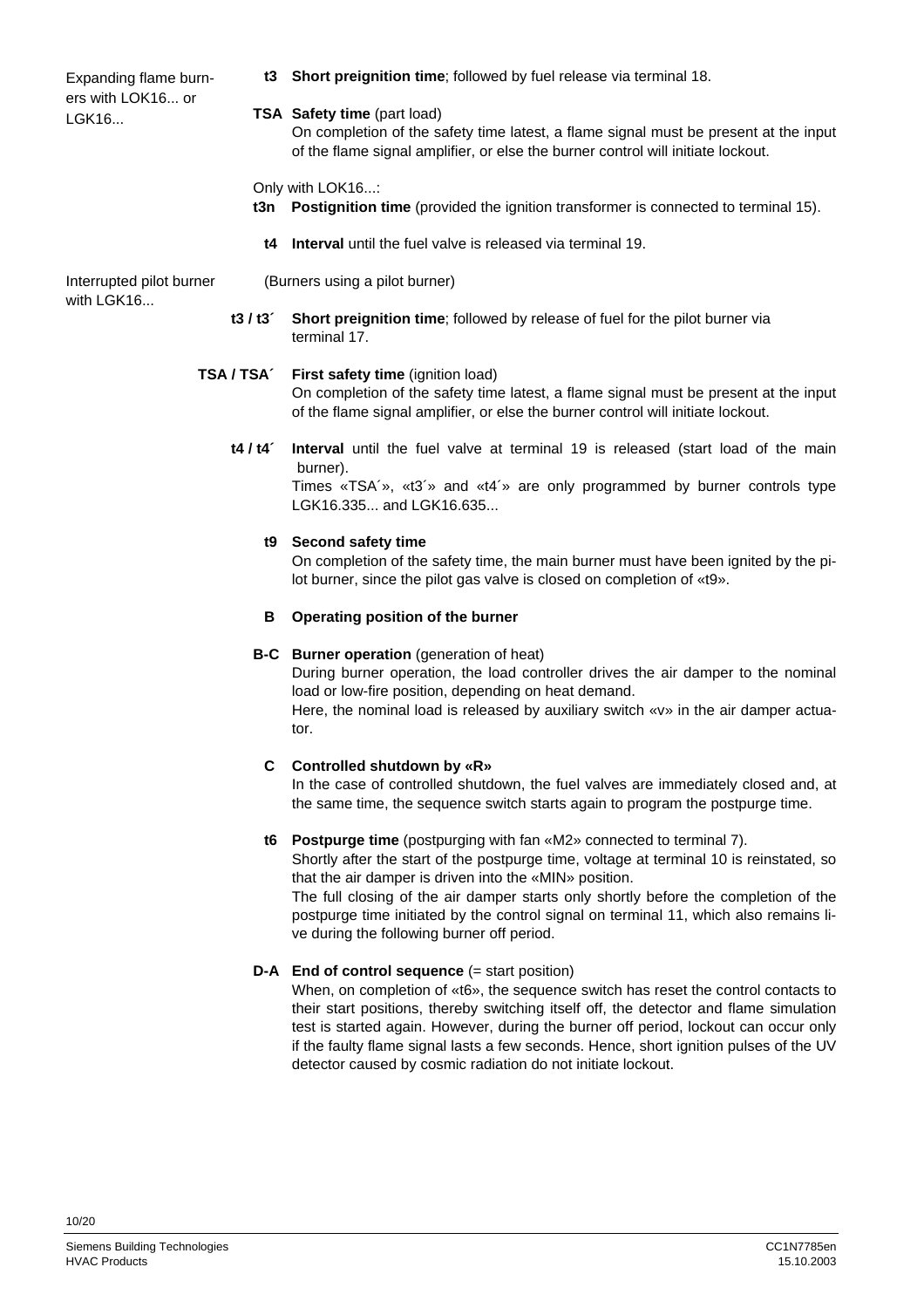In case of any disturbance, the supply of fuel is immediately interrupted. At the same time, the sequence switch stops and thus the lockout indicator also.

The symbol appearing above the reading mark indicates the kind of fault:

- h No start, because one of the contacts is not closed (also refer to «Prerequisites for burner startup») or lockout during or after completion of the control sequence due to extraneous light (e.g. flame not extinguished, leaking fuel valves, faulty flame supervision circuit, or similar).
- A Abortion of startup sequence, because end switch «a» has not fed the OPEN signal to terminal 8. Terminals 6, 7 and 14 and, in case LOK16... is used, terminal 15, also remain live until the fault is corrected.
- **P** Lockout, because the air pressure signal has not been received at the start of the air pressure check.
- **Lockout due to a fault in the flame supervision circuit.**
- $\blacktriangledown$  Abortion of startup sequence, because auxiliary switch «m» has not delivered the positioning signal for the low-fire position to terminal 8. Terminals 6, 7 and 14 and, in case LOK16... is used, terminal 15, also remain live until the fault is corrected.
- **1** Lockout, because no flame signal has been received on completion of the (first) safety time.
- **2** Only with LGK16...: Lockout, because no flame signal has been received on completion of the second safety time (flame signal of the main flame with interrupted pilot burners).
- **I** Lockout, because the flame signal has been lost during burner operation or air pressure failure has occurred.

Only with LOK16...:

If wire link «B» was cut off and the flame is lost during burner operation, the burner control programs a repetition of the startup sequence with the full program.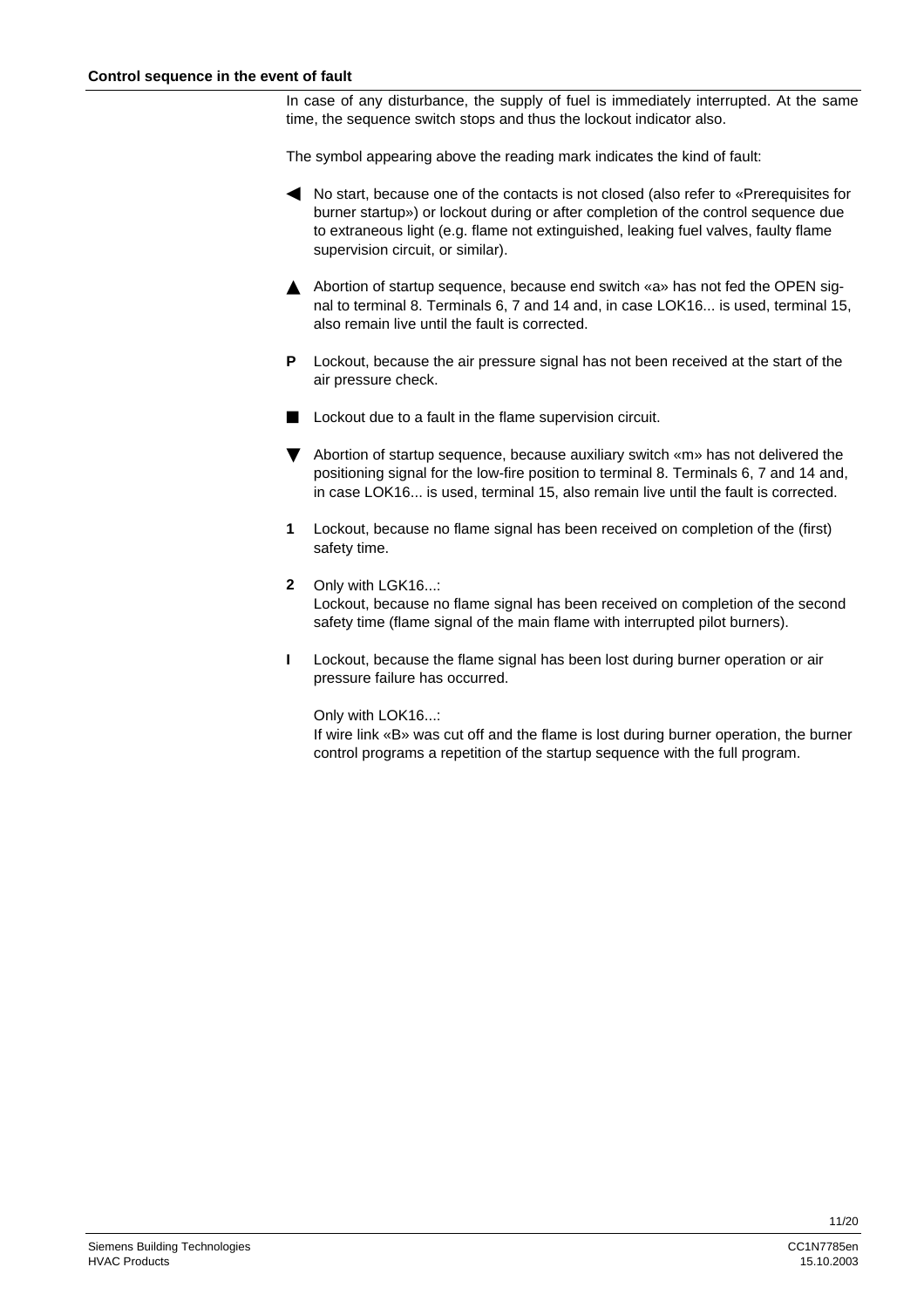# Lockout indication



# a-b Startup sequence

rected)

b-b<sup>2</sup> With some time variants: «Idle steps» of the sequence switch up to the self-shutdown after burner startup  $(b' =$  operating position of the sequence switch)

b(b´)-a Postpurge sequence after controlled shutdown. In start position «a», the sequence switch switches itself automatically off or immediately initiates another burner startup (e.g. after a fault has been cor-

- Duration of safety time with expanding flame burners
- •• Duration of safety times with interrupted pilot burners

When lockout has occurred, the burner control can immediately be reset. After resetting, and also after correction of a fault which resulted in a shutdown, or after a mains failure, the sequence switch always runs to its start position, whereby only terminals 7, 9, 10 and 11 receive power in accordance with the control sequence. It is only then that the burner control programs a burner restart.



Note: Do not press the lockout reset button for more than 10 seconds.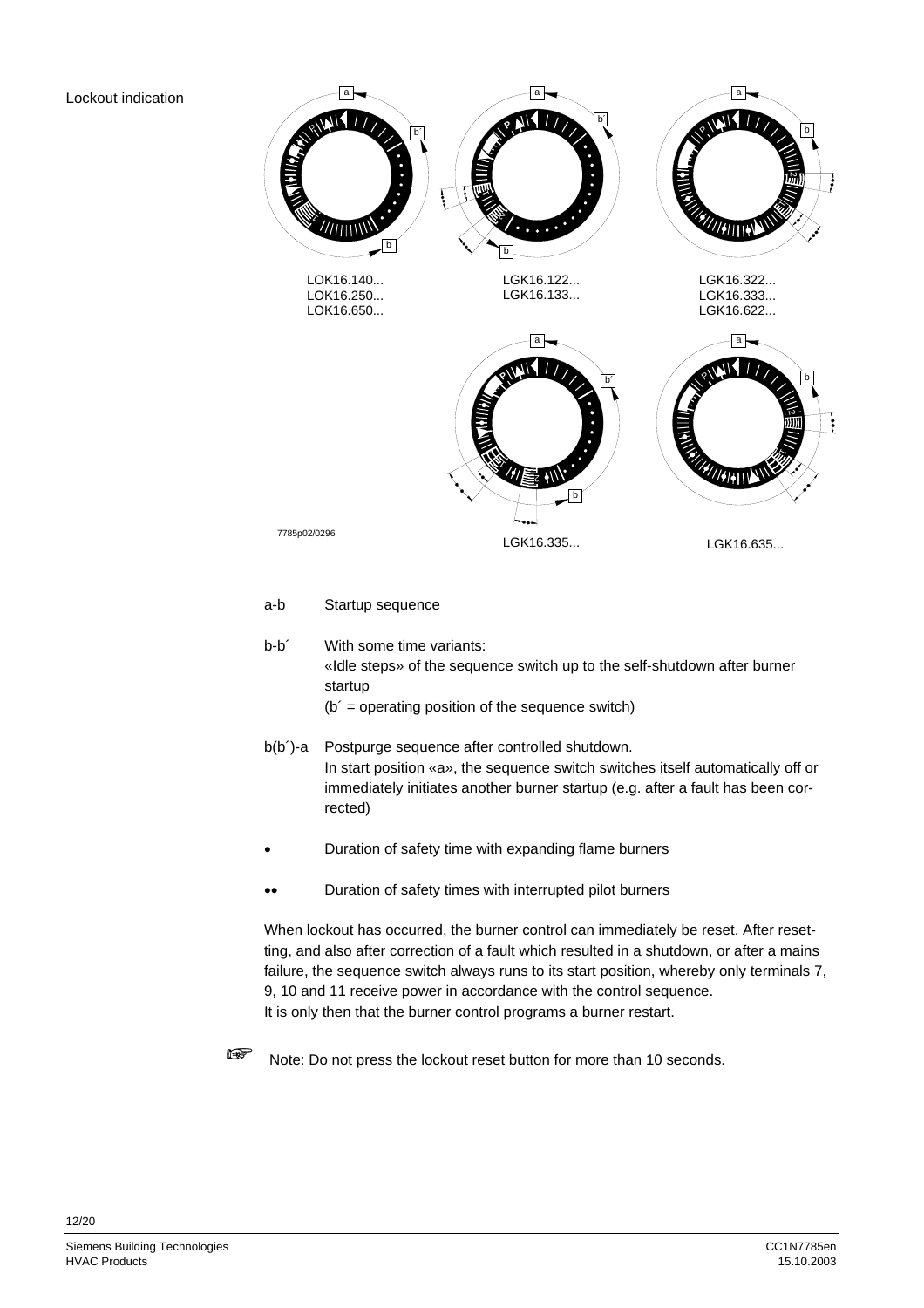# **Assignment of terminals**

# LOK16...



2) Do not press EK for more than 10 seconds

| Legend | a          | Changeover end switch for air damper's          | LP        | Air pressure switch                                 |
|--------|------------|-------------------------------------------------|-----------|-----------------------------------------------------|
|        |            | fully open position                             | LR.       | Load controller                                     |
|        | AL         | Remote lockout warning device (alarm)           | m         | Auxiliary changeover switch for the air             |
|        | AR.        | Main relay (load relay) with «ar» contacts      |           | damper's MIN position                               |
|        | AS         | Unit fuse                                       | M         | Fan or burner motor                                 |
|        | B          | Wire link (on the burner control's base)        | NTC       | Resistor with negative temperature coefficient      |
|        | <b>BR</b>  | Lockout relay with «br» contacts                | QRA       | UV detector                                         |
|        | <b>BV</b>  | Fuel valve                                      | R         | Control thermostat or pressurestat                  |
|        | bv         | Auxiliary contact in the valve actuator for the | RAR       | Selenium photocell detector                         |
|        |            | fully closed position check                     | <b>SA</b> | Air damper actuator                                 |
|        | d          | Contactor or relay                              | <b>SB</b> | Safety limit thermostat                             |
|        | EK         | Lockout reset button                            | <b>SM</b> | Synchronous motor of sequence switch                |
|        | F          | External safety switch                          | v         | In the air damper actuator: Auxiliary changeover    |
|        | <b>ION</b> | Ionization probe                                |           | switch for release of fuel as a function of the air |
|        | FR.        | Flame relay with «fr» contacts                  |           | damper position                                     |
|        | FS.        | Flame signal                                    | ٧         | Flame signal amplifier                              |
|        | GP         | Gas pressure switch                             | W         | Limit thermostat or pressure switch                 |
|        | H          | Mains isolator                                  | z         | In the air damper actuator: End switch for          |
|        | L          | Lockout warning lamp                            |           | the air damper's fully closed position              |
|        | LK         | Air damper                                      | Ζ         | Ignition transformer                                |
|        |            |                                                 | ZBV       | Pilot valve                                         |

| LР  | Air pressure switch                                 |
|-----|-----------------------------------------------------|
| LR  | Load controller                                     |
| m   | Auxiliary changeover switch for the air             |
|     | damper's MIN position                               |
| M   | Fan or burner motor                                 |
| NTC | Resistor with negative temperature coefficient      |
| QRA | <b>UV</b> detector                                  |
| R.  | Control thermostat or pressurestat                  |
| RAR | Selenium photocell detector                         |
| SА  | Air damper actuator                                 |
| SB  | Safety limit thermostat                             |
| SМ  | Synchronous motor of sequence switch                |
| v   | In the air damper actuator: Auxiliary changeover    |
|     | switch for release of fuel as a function of the air |
|     | damper position                                     |
| V   | Flame signal amplifier                              |
| W   | Limit thermostat or pressure switch                 |
| z   | In the air damper actuator: End switch for          |
|     | the air damper's fully closed position              |
| Z   | Ignition transformer                                |
| ZBV | Pilot valve                                         |

LGK16...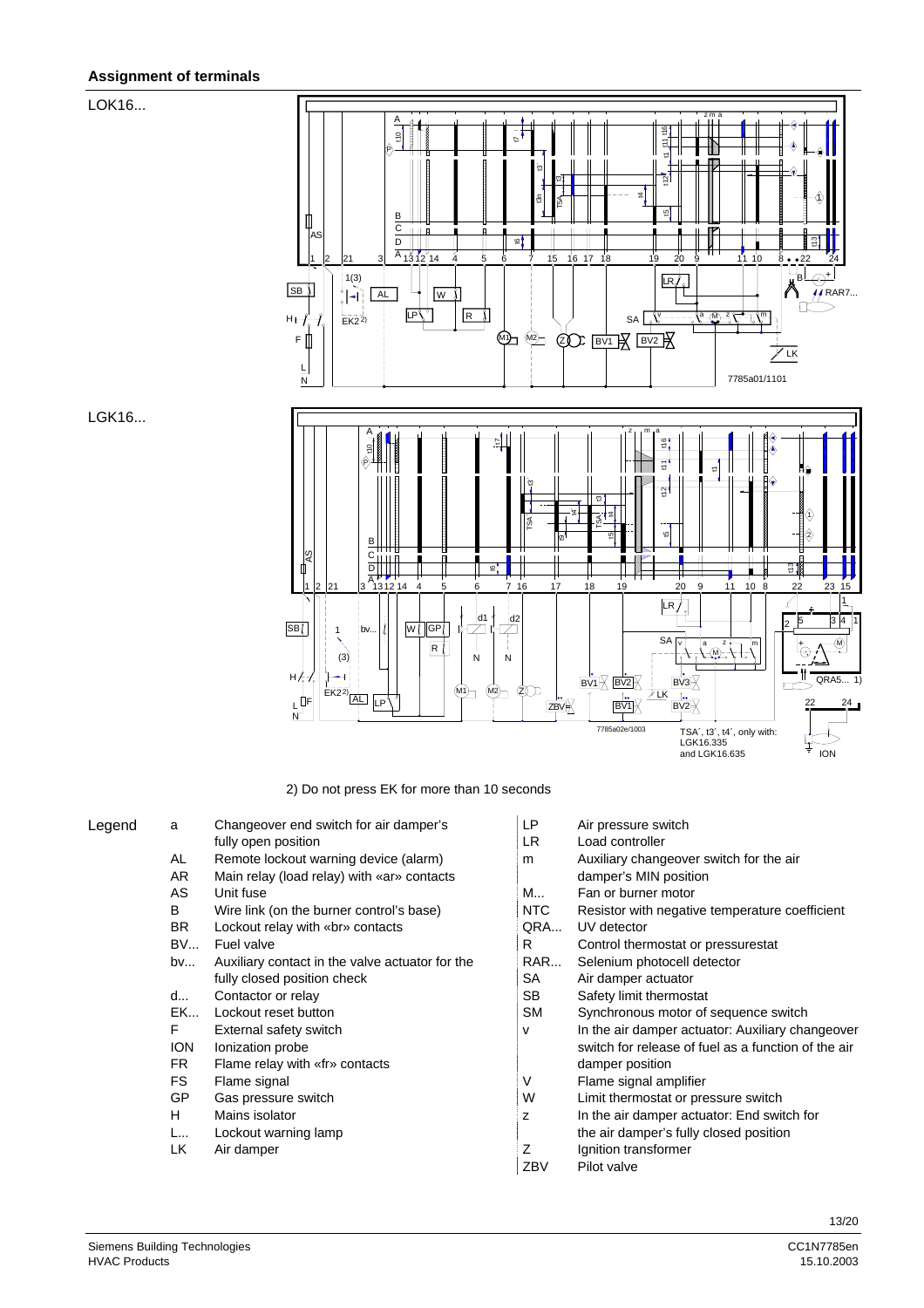| Startup            | Controlled shutdown     |
|--------------------|-------------------------|
| Operating position | End of control sequence |

| Control signals delivered by the burner control                                                          |
|----------------------------------------------------------------------------------------------------------|
| Permissible input signals                                                                                |
| Required input signals:                                                                                  |
| If these signals are not present at the points in time marked by symbols or during the shaded periods of |
| time, the burner control will interrupt the startup sequence or initiate lockout                         |

- Valid for expanding flame burners
- •• Valid for burners with a pilot burner which is shut down after the main burner has ignited
- 1) When used with QRA53... / QRA55..., earthing of terminal 22 is mandatory
- 2) Do not press EK for more than 10 seconds

Lockout indication positions when there is no input signal (refer to «Control sequence in the event of faults»):

| ◀ | No start                     |
|---|------------------------------|
|   | Abortion of startup sequence |

- 
- **v** Abortion of startup sequence
- **Lockout (fault in the flame supervision circuit)**
- **1** Lockout (no flame)
- **2** Lockout (no flame)
- **P** Lockout (no air pressure)

# Time table

| t1               | Prepurge time with air damper fully open                                                           | t7              | Switch-on delay for fan motor M2                                      |
|------------------|----------------------------------------------------------------------------------------------------|-----------------|-----------------------------------------------------------------------|
| TSA              | Safety time or first safety time with burners using<br>a pilot burner                              | t8              | Duration of startup sequence excluding «t11»<br>and $*12*$            |
| TSA <sup>'</sup> | Safety time or first safety time with burners using<br>a pilot burner                              | t9              | Second safety time with burners using a pilot<br>burner               |
| t3<br>t3'        | Preignition time<br>Preignition time                                                               | t10             | Interval from the start to the beginning of the<br>air pressure check |
| t3n              | Post-ignition time (ignition transformer<br>connected to terminal 15)                              | t <sub>11</sub> | Running time of air damper into the fully open<br>position            |
| t4               | Interval from the start of «TSA» or «TSA'» to the<br>valve connected to terminal 19                | t12             | Running time of air damper into the low-fire<br>position              |
| t4'              | Interval from the start of «TSA» or «TSA'» to the<br>release of the valve connected to terminal 19 | t13<br>t16      | Permissible afterburn time<br>Interval from the start to the OPEN     |
| t5               | Interval from the end of «t4» or «t4'» to the                                                      |                 | command for the air damper                                            |
|                  | release of the load controller or valve at<br>terminal 20                                          | t20             | Interval to the self-shutdown of the sequence<br>switch               |
| t6               | Postpurge time (identical with the permissible<br>afterburn time «t13»)                            | max.            | Safety time in the event of loss of flame<br>during operation         |

Times TSA´, t3´ and t4´ are only programmed by burner controls LGK16.335... and LGK16.635...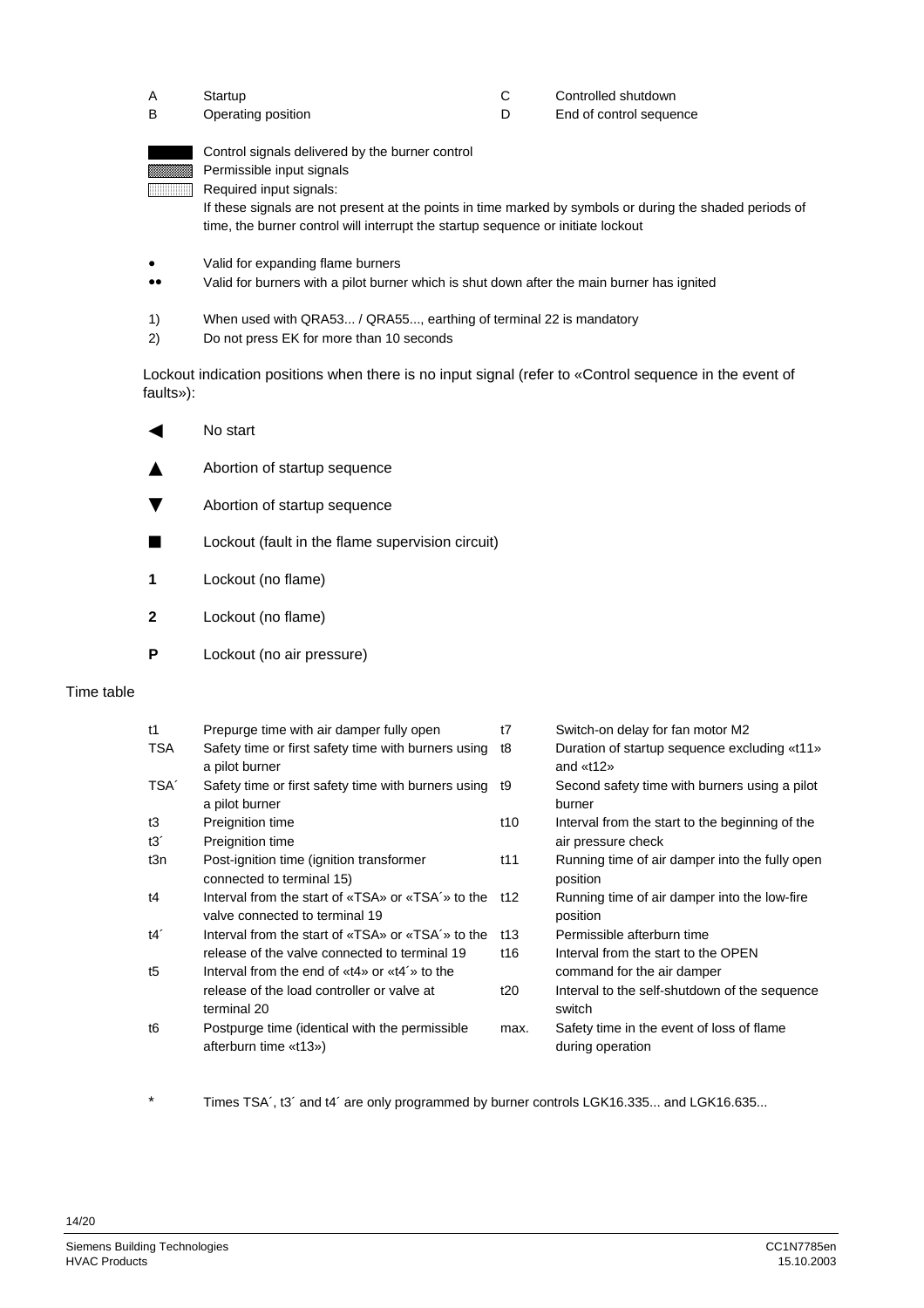LGK16...



2) Do not press EK for more than 10 seconds



\* Times TSA´, t3´ and t4´ are only programmed by burner controls LGK16.335... and LGK16.635...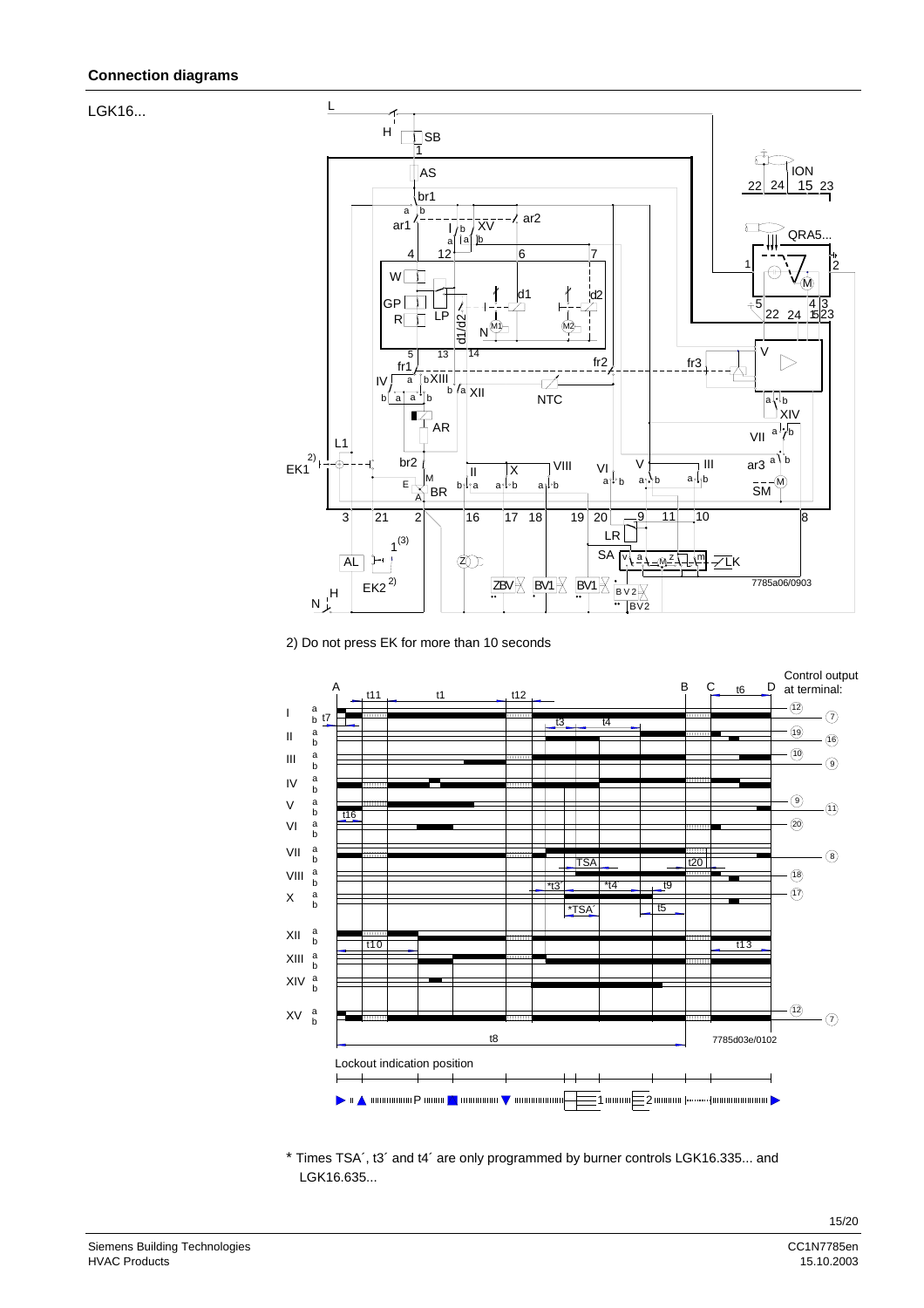LOK16...



2) Do not press EK for more than 10 seconds

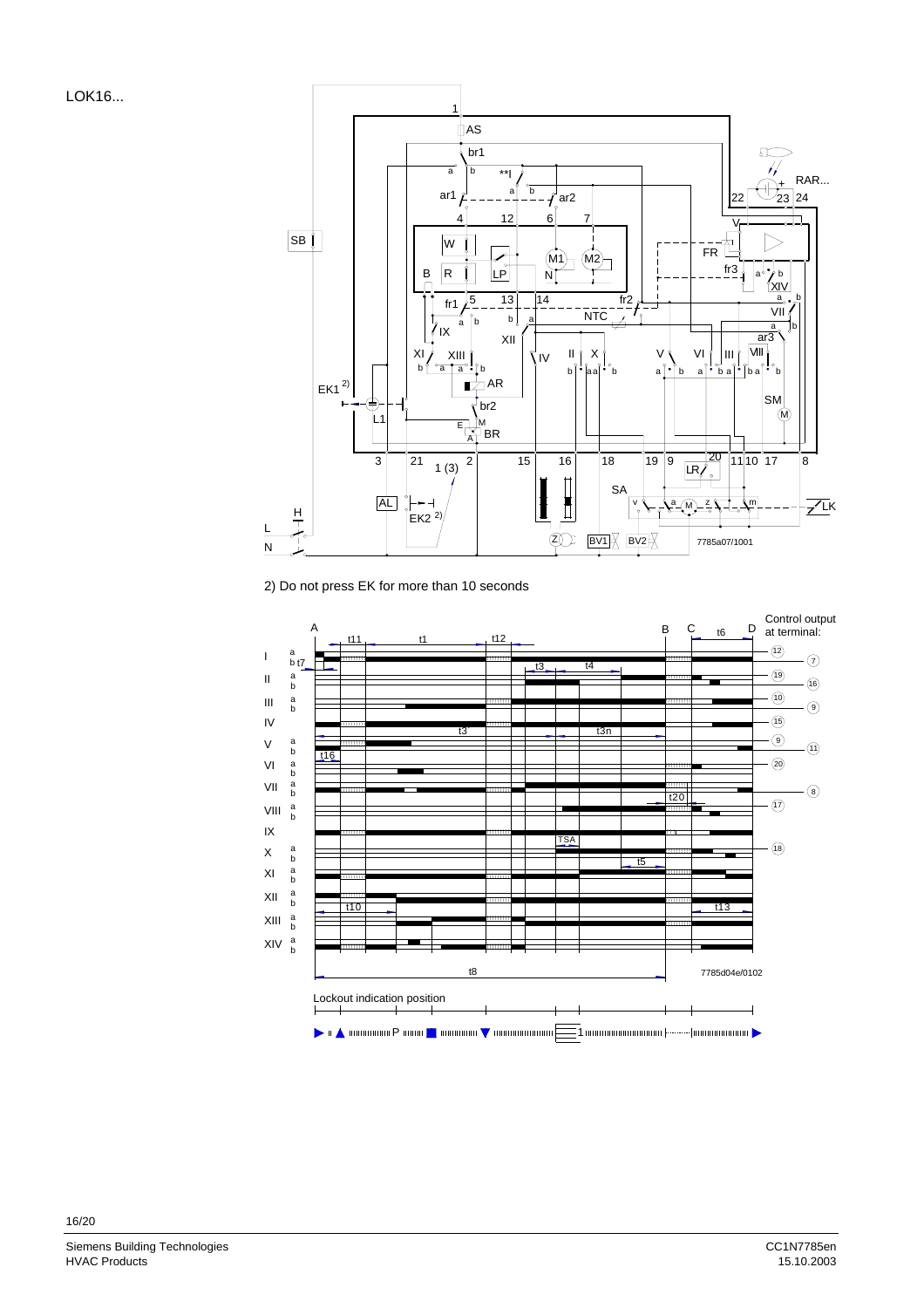## **Connection examples**

LGK16...



Doubling of safety time with expanding flame burners when using burner control LGK16.335... or LGK16.635...

By connecting terminals 17 and 18, the safety time is doubled and the preignition time reduced by 50 %. Before using this circuit, it must be ensured that the longer safety time is in compliance with national standards and regulations!

Control of the air damper actuator during operation by

feeding control signals to terminal 17

LOK16...



 $13 \t12 \t14 \t4 \t5 \t6$ 

13 12

N

 $d1/d2$ 

Wiring required for operation without air pressure supervi-

d1 If an auxiliary contact of the fan contactor is included in the circuit as shown in the diagram, ignition and fuel release are possible only when the contact is closed.

LOK16... / LGK16...



W

M1

7785a11/0196

sion

R

Semiautomatic startup

The burner is switched on manually by pressing button «I».

Then, the burner control programs the startup sequence and flame supervision.

 The burner is switched off manually by pressing button «0», or automatically by the limit thermostat or pressure switch «W», or by gas pressure switch «GP».

«L3» indicates when the burner control is ready to be started; it extinguishes shortly after the burner is switched on.

For the other connections, refer to the connection diagrams.



 $BV2$ N BV3 7785a10/0396 Connection of air damper actuators without changeover end switch for the fully closed position.

«Z» is set to low-fire

Control of a fuel valve by terminal 20 in the case of burners without air damper or with an air damper not controlled by the burner control.

The relay is not required if the valve connected to terminal 20 is hydraulically series-connected to a valve controlled by terminal 18 or 19.

If no air damper actuator is used, terminal 8 must be connected to terminal 6.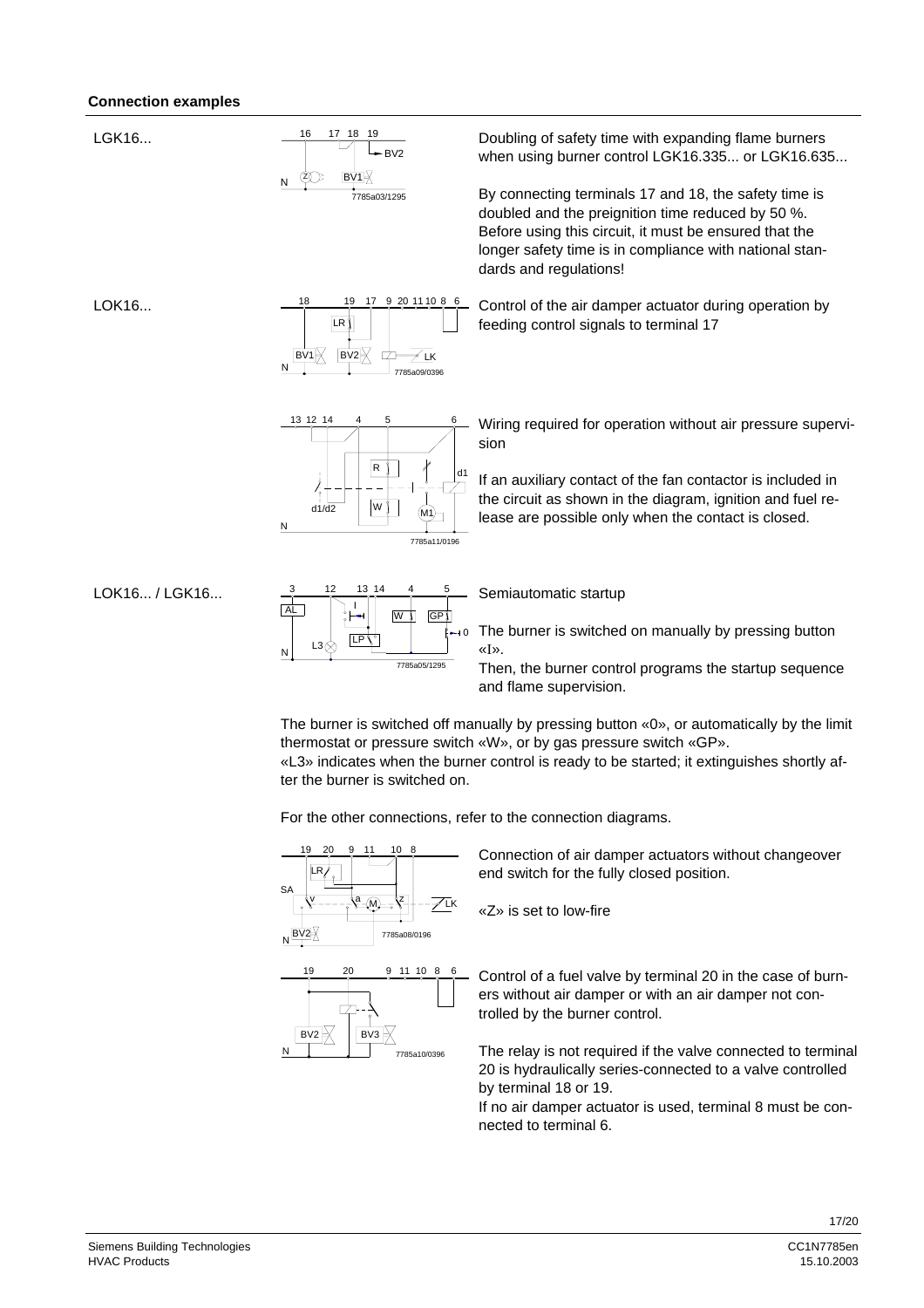## **Detector current measurement**

The measuring instrument must be connected between the detector and terminal 22 (+pole to terminal 22). LOK16... / RAR...

Use the KF8832 measuring instrument (not suited for continuous operation). There is no self-checking while measurements are made. The KF8832 is not required when using the QRA5x.D... LGK16... / QRA53... / QRA55...

LGK16... / detector electrode

The measuring instrument must be connected between terminal 24 and the detector electrode (+pole to terminal 24).



With QRA5x.C... With QRA5x.D...



25 µA

 $\frac{+}{A}$ 

+

7785v02/0497

RAR...

300 µA  $\overline{A}$ + 470 µF/25 V  $\frac{1}{7785}$ v $\frac{01}{1096}$ 

With RAR... With ionization







22

24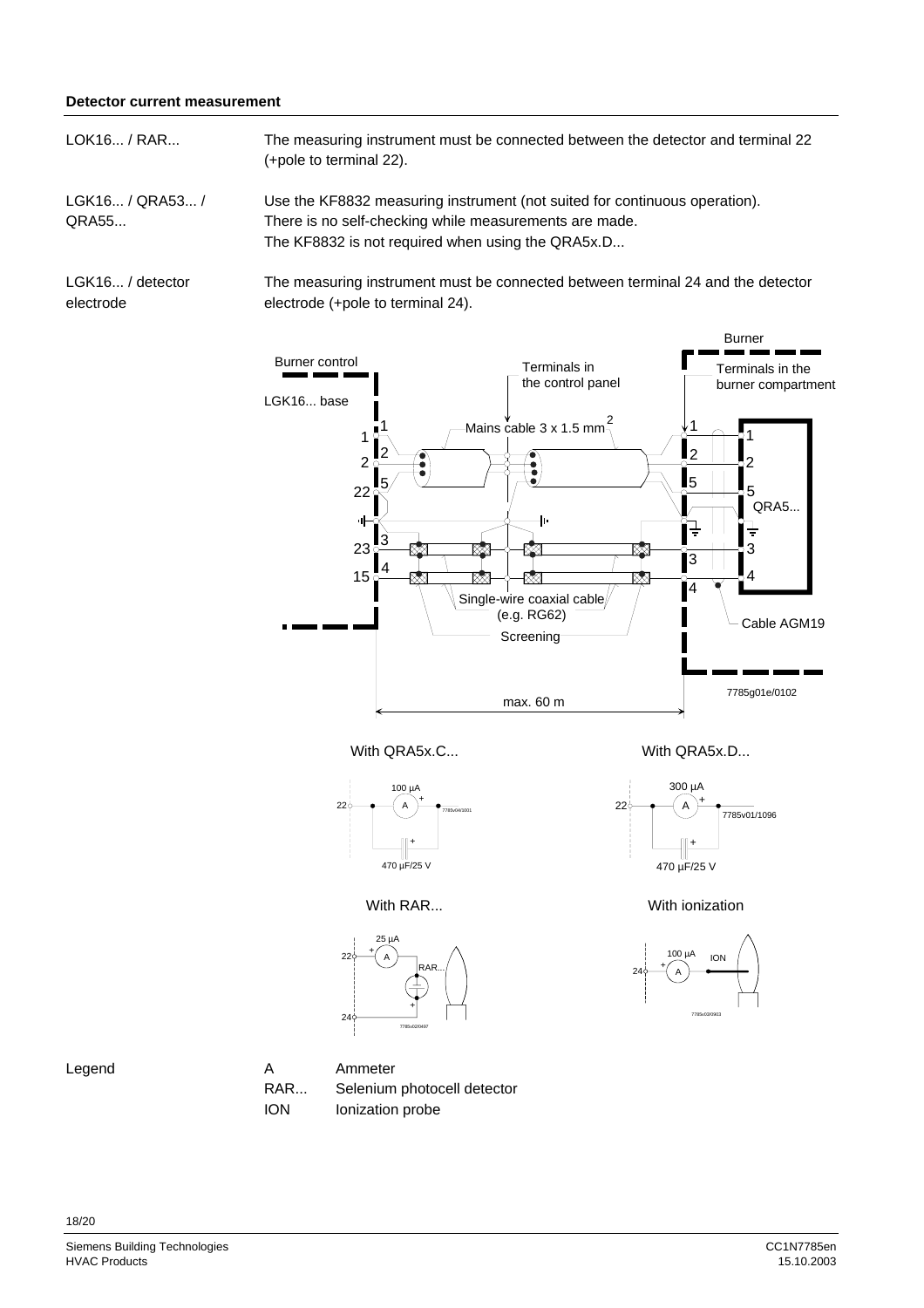Expanding flame burners (burners without a pilot burner), controlled and supervised by LOK16... or LGK16...

Air damper in low-fire position during burner off times (min.).



Interrupted pilot burners (burners with pilot burner), controlled and supervised by LGK16.335 or LGK16.635, for example.

The other types of burner controls of the LGK16... range program the times «TSA», «t3», «t4» and «t9» for the pilot burner.